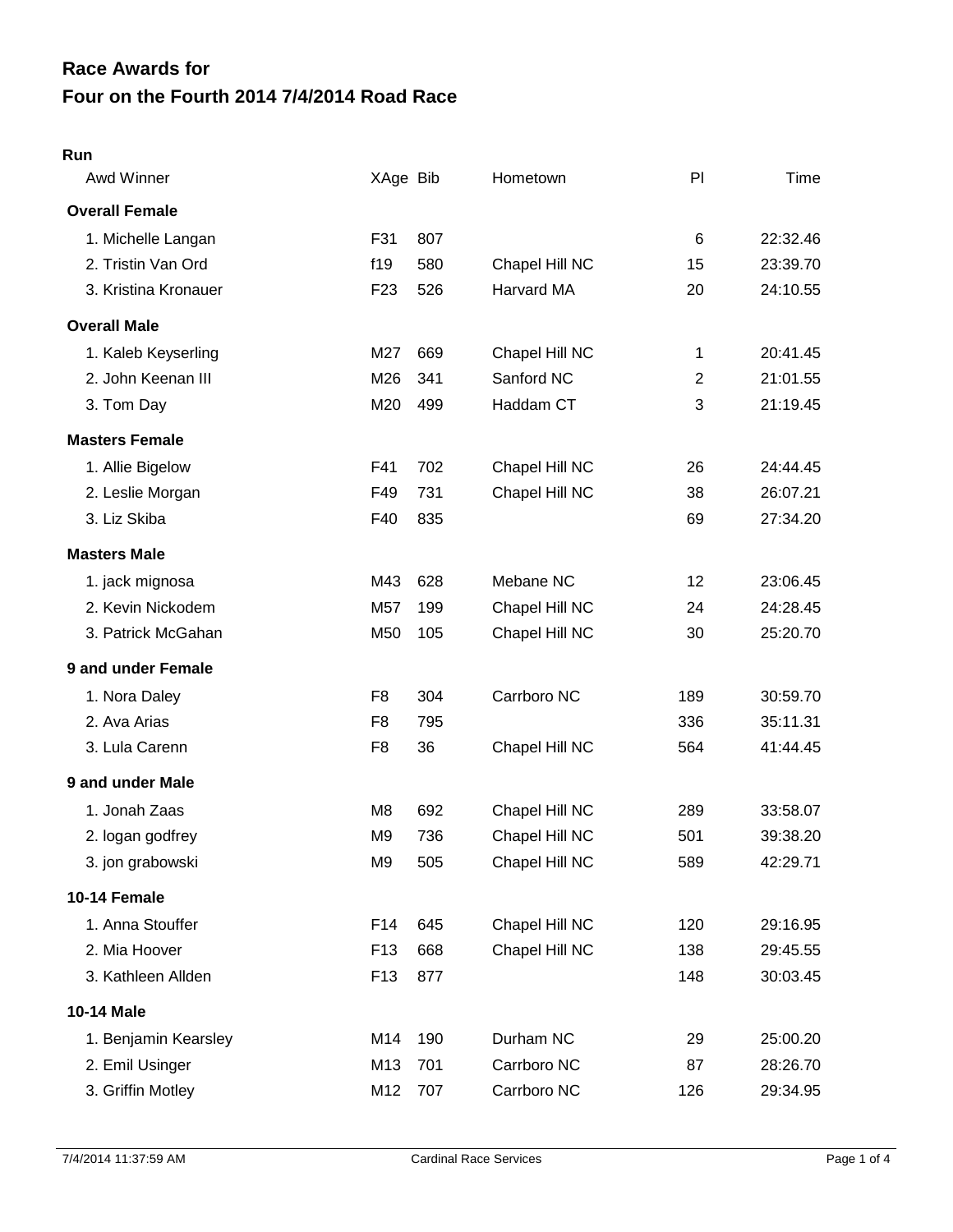### **15-19 Female**

| 1. Elise Matera      | F17             | 100 | Chapel Hill NC   | 47             | 26:37.45 |
|----------------------|-----------------|-----|------------------|----------------|----------|
| 2. Nina Pande        | F <sub>19</sub> | 740 | Chapel Hill NC   | 58             | 27:06.48 |
| 3. Nicolina Mettler  | F <sub>19</sub> | 677 | Chapel Hill NC   | 535            | 40:35.22 |
| <b>15-19 Male</b>    |                 |     |                  |                |          |
| 1. Eric Vanderford   | M15             | 729 |                  | 8              | 22:39.95 |
| 2. Quinton Meyer     | M15             | 541 | <b>DURHAM NC</b> | 14             | 23:32.20 |
| 3. Zachary Allen     | M16             | 762 |                  | 16             | 23:57.45 |
| 20-24 Female         |                 |     |                  |                |          |
| 1. Sara Gelb         | F <sub>23</sub> | 62  | Durham NC        | 35             | 25:51.21 |
| 2. Alaina Smith      | F <sub>23</sub> | 741 |                  | 93             | 28:36.71 |
| 3. Becky Johnson     | F24             | 851 |                  | 103            | 28:52.71 |
| <b>20-24 Male</b>    |                 |     |                  |                |          |
| 1. Benjamin Buck     | M24             | 822 |                  | 13             | 23:21.30 |
| 2. elliott schwartz  | m21             | 554 | Chapel Hill NC   | 17             | 23:57.96 |
| 3. Gabriel Allen     | M20             | 12  | Chapel Hill NC   | 28             | 24:56.55 |
| 25-29 Female         |                 |     |                  |                |          |
| 1. Leah Adrianos     | F <sub>25</sub> | 578 |                  | 44             | 26:29.96 |
| 2. Zara Lukens       | F <sub>25</sub> | 672 | Vancouver WA     | 57             | 27:06.21 |
| 3. Laura lafrati     | F <sub>27</sub> | 749 |                  | 63             | 27:20.71 |
| 25-29 Male           |                 |     |                  |                |          |
| 1. Greg Maves        | M27             | 808 |                  | 5              | 22:04.20 |
| 2. Victor Ornelas    | M28             | 727 |                  | $\overline{7}$ | 22:36.95 |
| 3. Jordan Stafford   | M27             | 583 | Carrboro NC      | 11             | 23:01.95 |
| <b>30-34 Female</b>  |                 |     |                  |                |          |
| 1. Kimberlie Meeker  | F33             | 791 |                  | 21             | 24:19.70 |
| 2. Ellen Moss        | F33             | 545 | Durham NC        | 78             | 28:11.95 |
| 3. jennifer chu      | f30             | 704 | Chapel Hill NC   | 80             | 28:15.80 |
| 30-34 Male           |                 |     |                  |                |          |
| 1. John Traugott     | M32             | 828 |                  | 4              | 21:51.21 |
| 2. Zach Brinkman     | M30             | 656 | Raleigh NC       | 9              | 22:47.55 |
| 3. David Meeker      | M30             | 108 | Raleigh NC       | 10             | 22:55.21 |
| <b>35-39 Female</b>  |                 |     |                  |                |          |
| 1. Meredith Bazemore | F38             | 719 |                  | 41             | 26:21.70 |
| 2. Andrea McGeary    | F35             | 106 | Durham NC        | 75             | 27:57.31 |
| 3. Millie Barritt    | F38             | 710 | Chapel Hill NC   | 86             | 28:24.95 |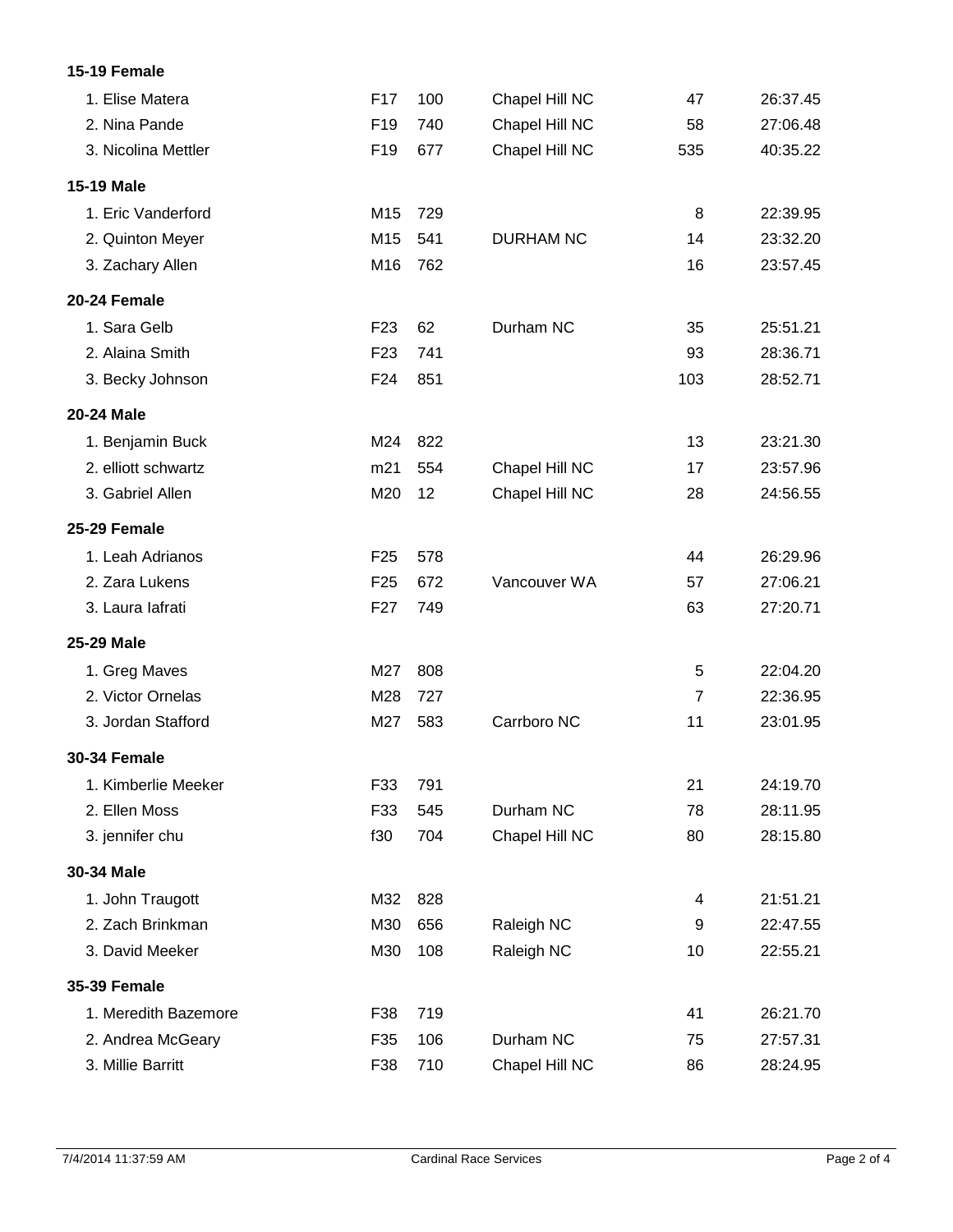## **35-39 Male**

| 1. Jack Hodel       | M37             | 74  | Hillsborough NC   | 19  | 24:07.55 |
|---------------------|-----------------|-----|-------------------|-----|----------|
| 2. Bob Geil         | M37             | 319 | Durham NC         | 27  | 24:51.80 |
| 3. Michael Jones    | M38             | 733 | Chapel Hill NC    | 34  | 25:45.70 |
| 40-44 Female        |                 |     |                   |     |          |
| 1. julia brandon    | F42             | 283 | Durham NC         | 72  | 27:43.20 |
| 2. Mary Wezyk       | F40             | 650 | Chapel Hill NC    | 115 | 29:04.20 |
| 3. Jessica Lee      | F44             | 94  | Chapel Hill NC    | 162 | 30:19.71 |
| 40-44 Male          |                 |     |                   |     |          |
| 1. Raymond Dobson   | M43             | 863 |                   | 66  | 27:27.45 |
| 2. David Itzkovits  | M40             | 846 |                   | 67  | 27:28.21 |
| 3. Mitchell Luck    | M41             | 351 | Chapel Hill NC    | 68  | 27:29.45 |
| 45-49 Female        |                 |     |                   |     |          |
| 1. Alaina Kupec     | F45             | 618 | Carrboro NC       | 113 | 29:02.46 |
| 2. jackie gibson    | f49             | 502 | Chapel Hill NC    | 143 | 29:52.95 |
| 3. Nicole Calakos   | F47             | 694 | Roxboro NC        | 168 | 30:31.33 |
| 45-49 Male          |                 |     |                   |     |          |
| 1. david pass       | M46             | 547 | Chapel Hill NC    | 61  | 27:19.46 |
| 2. Steven Martin    | M47             | 854 |                   | 74  | 27:51.96 |
| 3. Phillip Motley   | M45             | 706 | Carrboro NC       | 84  | 28:24.20 |
| 50-54 Female        |                 |     |                   |     |          |
| 1. Dana Lebo        | F <sub>54</sub> | 619 | Chapel Hill NC    | 139 | 29:46.95 |
| 2. Kathy Matera     | F <sub>51</sub> | 101 | Chapel Hill NC    | 144 | 29:57.21 |
| 3. Elizabeth Carey  | F <sub>52</sub> | 289 | Pittsboro NC      | 160 | 30:18.70 |
| 50-54 Male          |                 |     |                   |     |          |
| 1. Bernie Prabucki  | M52             | 407 | Carrboro NC       | 42  | 26:24.05 |
| 2. William Brown    | M51             | 485 | Chapel Hill NC    | 52  | 26:52.56 |
| 3. Aubrey Meador    | M53             | 814 |                   | 55  | 27:02.45 |
| <b>55-59 Female</b> |                 |     |                   |     |          |
| 1. Rietta Couper    | F <sub>55</sub> | 46  | Chapel Hill NC    | 190 | 31:01.55 |
| 2. Barbara Campbell | F <sub>56</sub> | 591 | Carrboro NC       | 204 | 31:39.20 |
| 3. Jill McArdle     | F <sub>55</sub> | 538 | Chapel Hill NC    | 233 | 32:25.80 |
| 55-59 Male          |                 |     |                   |     |          |
| 1. Gary Barbari     | M55             | 474 | <b>RALEIGH NC</b> | 64  | 27:20.96 |
| 2. Roch Will        | M58             | 174 | Mebane NC         | 85  | 28:24.30 |
| 3. Owen Astrachan   | M58             | 16  | Chapel Hill NC    | 92  | 28:36.46 |